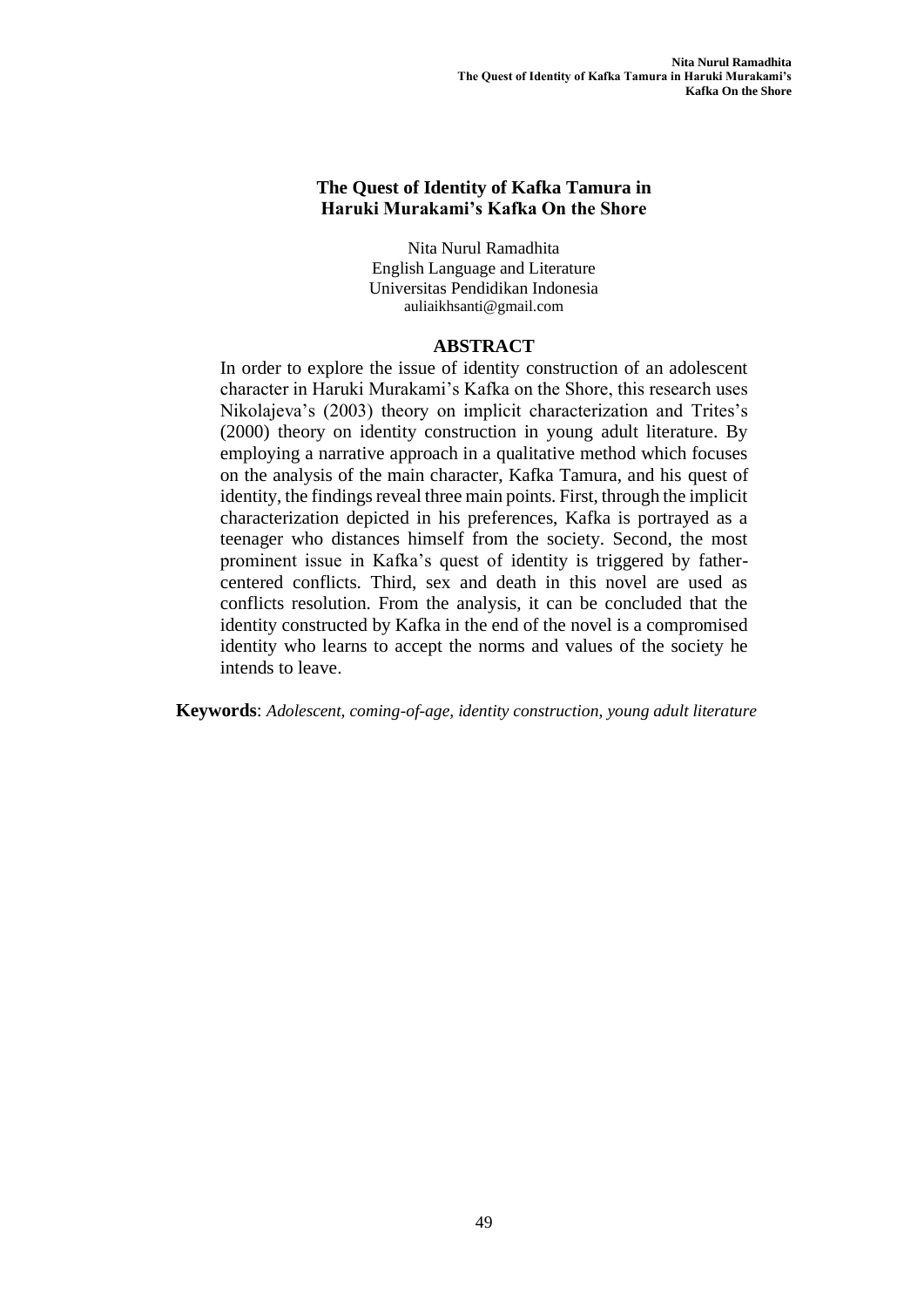#### **INTRODUCTION**

Young adult literature is a genre which is hard to define. However, some researchers and experts have proposed some definitions of young adult literature. For example, some researchers who analyze young adult literature like Nikolajeva (1995), Trites (2000), and Trupe (2006) have some similarities in defining the genre. They see young adult literature as a genre intended for adolescent readers who are individuals between the age of 10 and 19. However, the similarities do not make young adult literature easier to define, because the age range may also be a factor which makes the genre hard to define because books for 10-year-olds may be different with books for 19-year-olds. Trites (2000) also points out that young adult literature can also refer to books which consist of adolescent heroes and heroines or general books that attract adolescents. In addition, according to Nikolajeva (1995), the material culture embedded in young adult literature is also different in every country. This adds to the difficulty in defining young adult literature.

In line with Nikolajeva's (1995) explanation above, it can be said that one of the ways of defining young adult literature is by seeing how the genre evolved historically. According to Trites (2000), young adult literature evolved from the term Bildungsroman which was introduced by a German scholar, Wilhelm Dilthey, in 1870. Bildungsroman refers to a type of novel which is related to the adolescents' educational process of maturing. In the young adult literature's development, this process remains as the major theme of young adult literature to this time. However, the way the story is told has changed. Brown and Stephens (1995) as cited by Trites (2000) state that the evolutional change covers different things, for example: parental or adult figures, diversity issues, the use of point of view, and a more complex thematic development. Hinton's The Outsiders in 1967 is one of the landmarks in the evolution because it was written by an adolescent, and it also contains issues which was not common in the young adult literature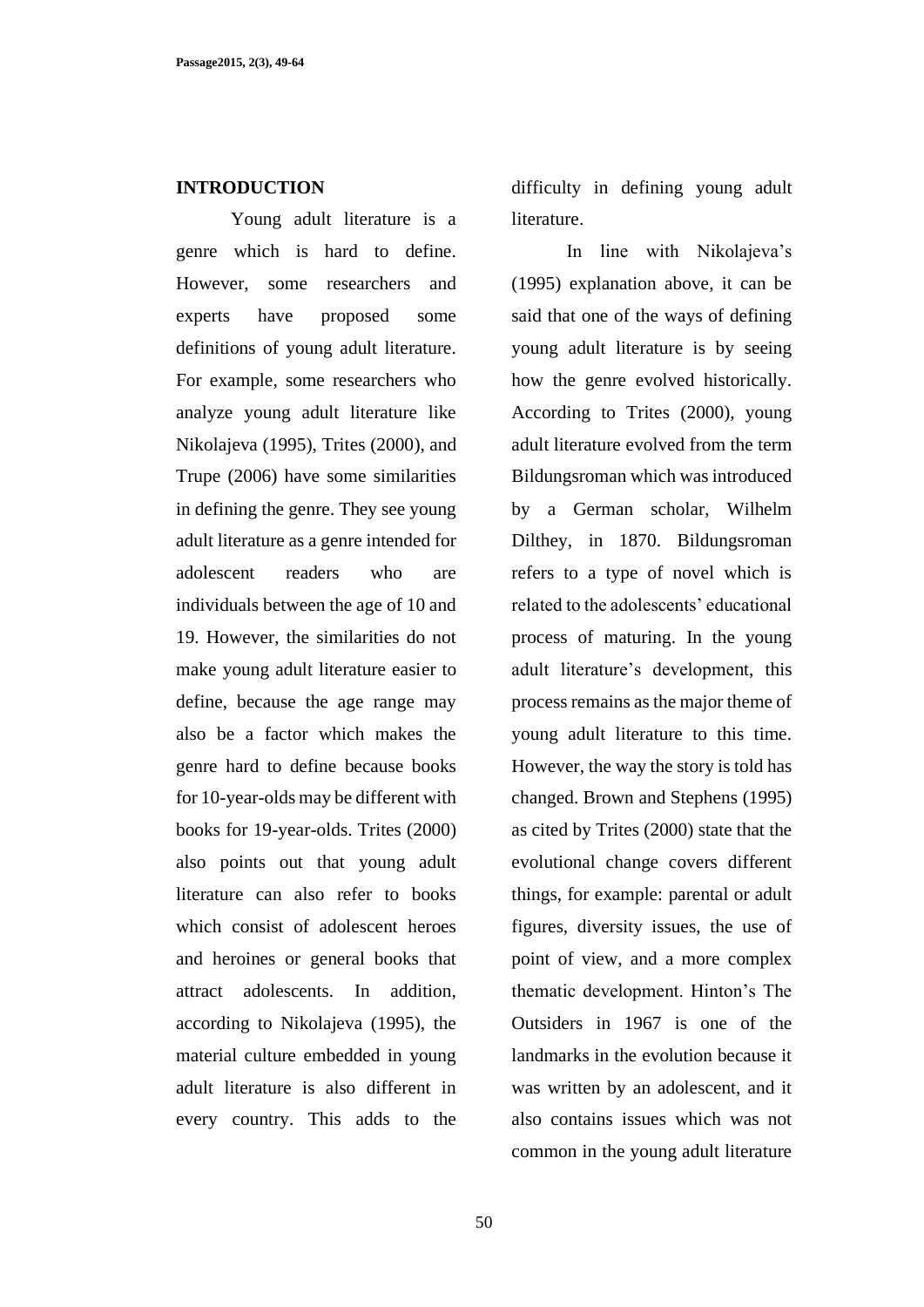of that era (Trupe, 2006; Rosenberg, 2012).

Therefore, young adult literature shows the recurring theme of maturing into adulthood, or coming of age (Fox, 2010). Prior to Fox' theory, Trites (2000) has mentioned that in the coming of age novels, the characters are oftentimes faced with particular events that may trigger them to question the authorities, norms, and established orders. Nevertheless, the novels depict how adolescents disturb and are disturbed by the institutions which construct their universe (Trites, 2000). Trites adds that the interaction between the adolescents and the institutions helps them develop their identity either by questioning, accepting, or resisting it. In Fox' words, a child matures by constructing meaning of the things they experience.

The process of constructing meaning contains many issues related to the theme of coming of age which deals with the issue of identity (Fox, 2010). In the context of young adult literature, identity construction is always attached to the character development in the text (Janovsky, n.d). Janovsky states that some characters develop throughout the story; they start in one way and end up differently so that the characters become more complex.

Hence, the complexity of identity construction in young adult literature is an issue worth analyzing because by doing so, we can see what values that young adult literature tries to implement by seeing how the young adult characters are depicted in the young adult novels. To explore the issue of identity in young adult literature, this study uses a novel entitled Kafka on the Shore which was first published in 2002 in Japanese and translated into English by Jay Rubin in 2005. It is written by Haruki Murakami who is considered as a well-known Japanese author. This novel has been categorized as one of the '10 Best Books of 2005' by The New York Times (Updike, 2005; "New York Times", 2005). Kafka on the Shore is chosen not only because the hero in this novel is a fifteen year old boy who is encountering an adolescent phase, but he also has a certain complexity that, in my opinion, reflects the difficulties of a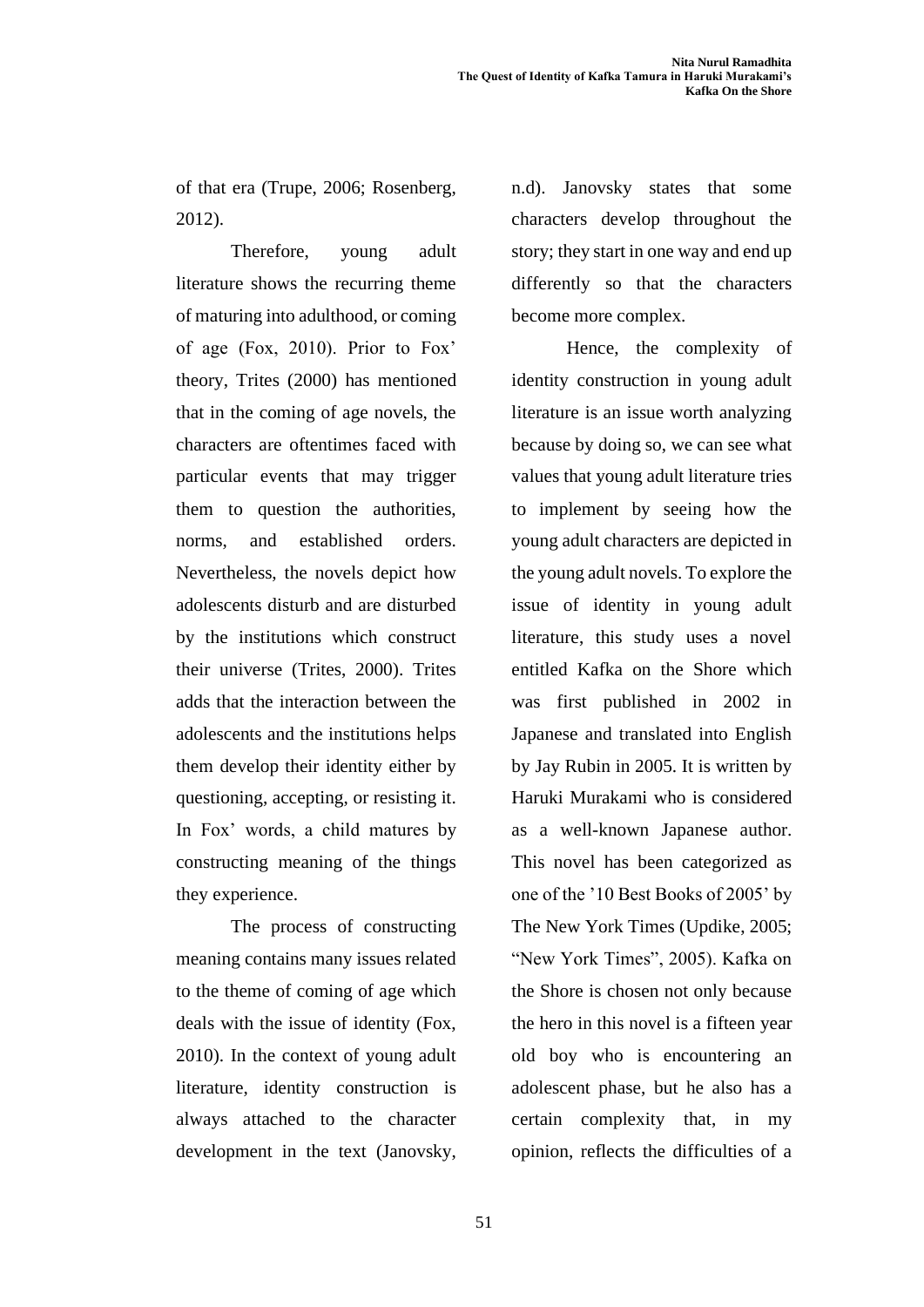Japanese adolescent's coming of age phase in this time. In other words, it is assumed that Kafka on the Shore can provide data of how the hero in the novel represents Japanese male adolescents in constructing his identity by using the view point of young adult literature.

#### **THEORETICAL FRAMEWORK**

In analyzing the issue of identity construction in Kafka on the Shore, this study uses two theories proposed by Nikolajeva (2003) and Trites (2000). Based on Nikolajeva's (2003) theory on implicit characterization, determining the characterization of a particular character is one of the ways to explore more about the complexity of the characters in literary works. Besides direct characterization which can be seen in the author's description of a particular character, implicit or indirect characterization is widely used in general fiction (Nikolajeva, 2003). According to Nikolajeva (2003), adult characters' implicit characterization can be seen in their political views, religious beliefs, or what kind of beverages they prefer, and so on. In children and young adult literature, however, the implicit characterization is limited because they are seldom free to explore their taste in their choices (Nikolajeva, 2003). Thus, Nikolajeva (2003) proposes several elements in children and young adult literature which can be used to determine the characters' characterization, which are: (1) proper names, (2) age, (3) setting, (4) attributes, and (5) preferences.

Besides Nikolajeva's (2003) theory, the other theory used in this study is Trites's (2000) theory which focuses on the identity construction of an adolescent character in young adult literature. According to Trites (2000), young adult literature does not only depict an adolescent's transition to adulthood, because it also contains many subversive and didactical ideologies which can manipulate adolescent readers' ways of thinking. Trites adds that these ideologies relate to how adolescents learn about power. She emphasizes that "without experiencing gradations between power and powerlessness, the adolescent cannot grow" (p. x). It means that during the process of the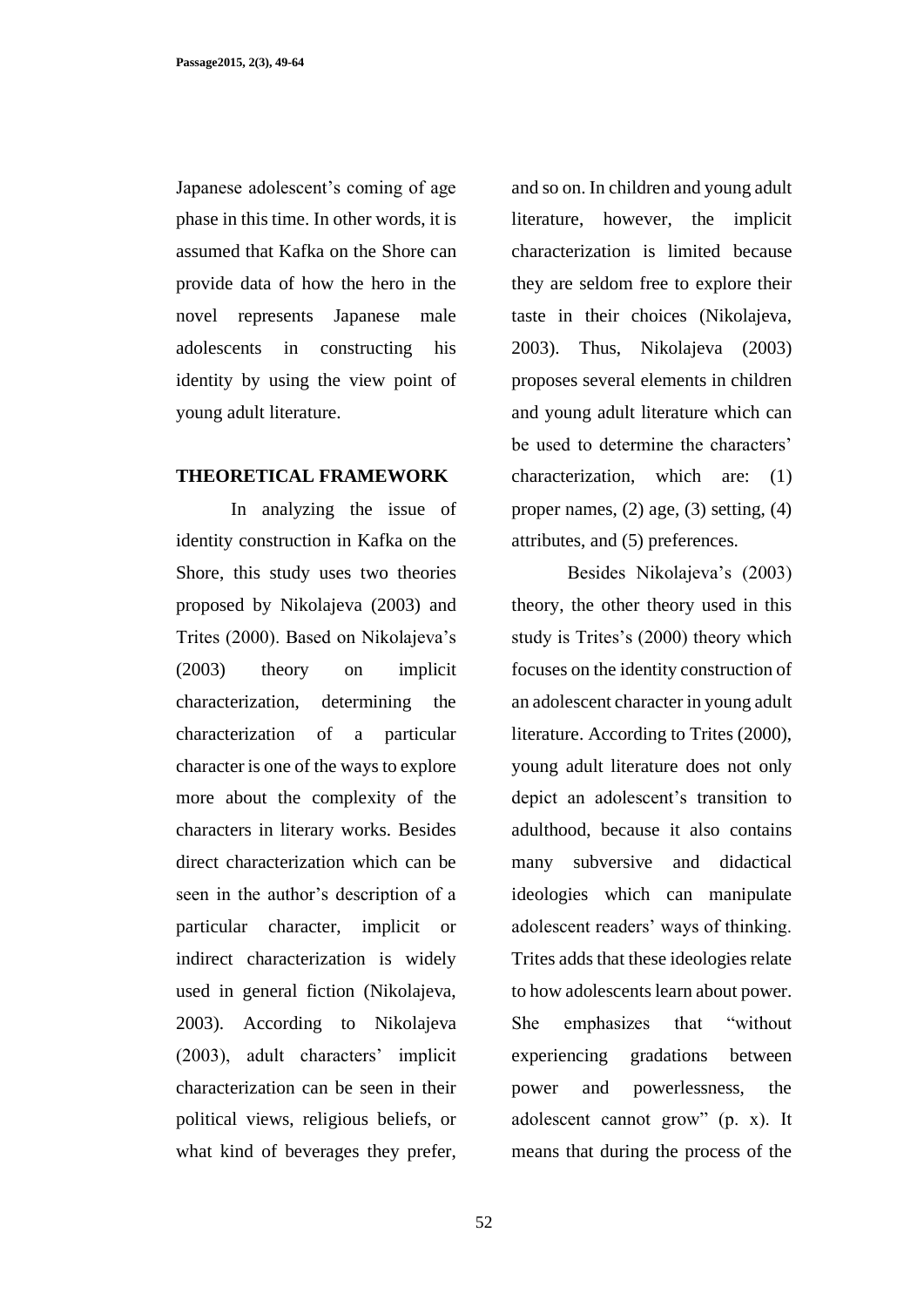transition, adolescents must understand their position within the power that represses them, and also understand how to rebel against it in order to grow. Paradoxically, the power that represses them is in the form of institutions which try to shape them to be a better person, for example: school, government, family, and so on (Trites, 2000).

In her theory of power and repression in adolescent literature, Trites (2000) found the recurrent elements of adolescent literature that she has analyzed. According to her, books for adolescent contain a lot of sex scenes, antagonist parents, photographers, schools, and death. Therefore, she theorizes four fundamental elements that mostly occur in young adult literature. The four fundamental elements are: (1) institutional discourse, (2) authority figures, (3) sex and sexuality, and (4) death.

### **RESEARCH METHOD**

This study uses a narrative approach in a qualitative method which will be descriptive and explanatory. This study will involve a critical analysis which seeks answer to the questions by examining various aspects of the novel (Sandelowski, 1991; Reisman, 1993). Sandelowski (1991) states that a narrative approach can give insight on how stories disclose a human being's experience in life. This is the reason that this approach is chosen because it is suitable for this study because it will help to discover and explore the identity issue in Kafka on the Shore.

In terms of data collection, there are two types of data that will be collected. They are characterization and conflicts. The first data are gathered by identifying Kafka Tamura's characterization at the beginning of the novel by adapting a model of characterization proposed by Nikolajeva (2003). The second data are the issues concerning young adult in the novel which are collected from the conflicts between Kafka and other characters, and also the conflicts between Kafka and himself (inner conflict). The data are collected and selected based on the issues of identity construction in young adult literature. After that, the selected conflicts will be identified as rites of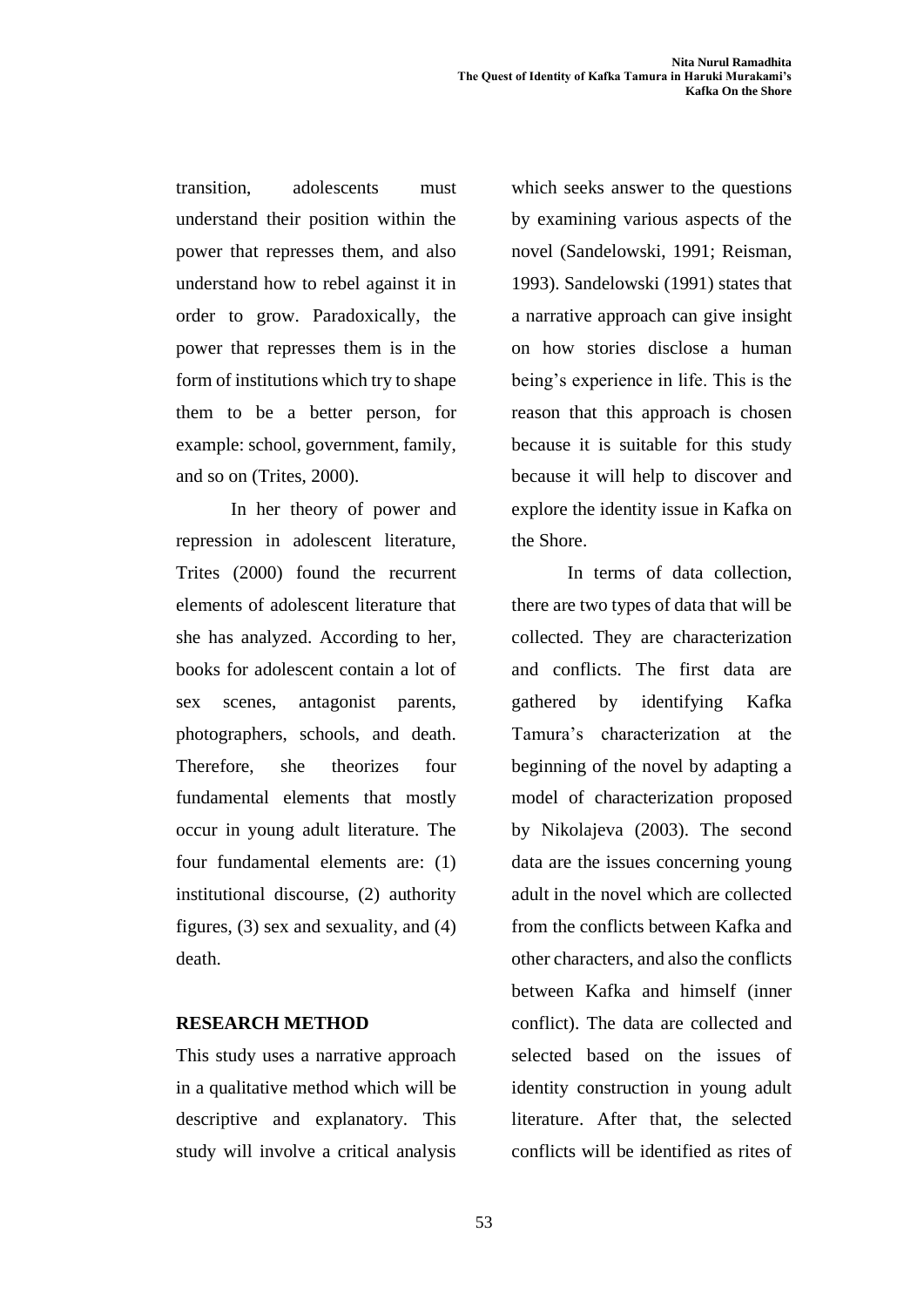passage which are marked by some changes in Kafka's perspective. Then, the changes or development will be examined and framed by using identity formation concept proposed by Trites (2000).

The collected data on characterization and conflicts will be analyzed and interpreted by implementing Trites's (2000) theoretical perspective on identity formation in young adult literature. Furthermore, Trites's theoretical perspective can be used as a tool to analyze the construction of Kafka's identity in the novel.

### **FINDINGS AND DISCUSSION**

Based on the analysis, it was found that Kafka's quest of identity is constructed in three ways, which are: (1) by constructing a character who distances himself from the society; (2) by establishing father-centered issues; and (3) by using sex and death as the resolution to the conflicts.

## **A CONSTRUCTION OF A DISTANT ADOLESCENT**

In constructing an identity, a character cannot be separated from his/her characterization since it is closely connected with his/her sense of self. Besides direct characterization which can be seen in the author's description of a particular character, implicit or indirect characterization can also be used to see how the character constructs his/her identity (Nikolajeva, 2003). In children and young adult literature, the implicit characterization is limited because they are still repressed by their parents in exploring their taste (Nikolajeva, 2003). Thus, based on Nikolajeva's (2003) theory, there are several elements in children and young adult literature which can be used to determine the characters' characterization, which are: (1) proper names, (2) age, (3) setting, (4) attributes, and (5) preferences. The elements may also be the factor of the character's coming of age process because according to Fox (2010), a child matures by constructing meaning of the things they experience. From the analysis, it is found that Kafka is depicted as an individual who is isolated from the dominant culture.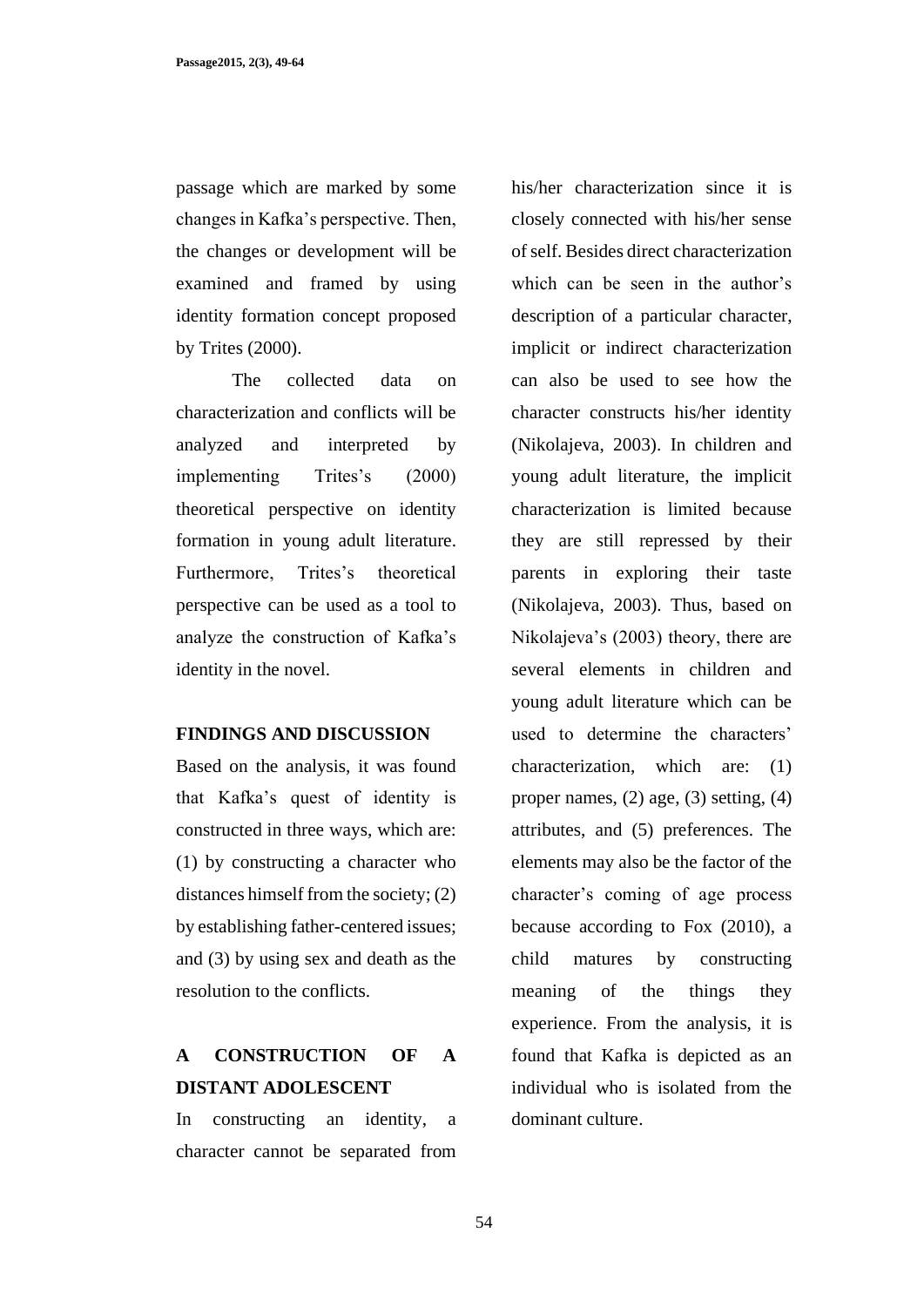Kafka Tamura is portrayed as fifteen year-old teenager who lives in Nagano, Tokyo with his father, Koichi Tamura. On his fifteen birthday, he decides to run away from his home to elude his father's prophecy which tells him that he will murder his own father and violate his own mother and adopted sister who left him when he was four years old. Throughout the plot, Kafka makes some choices suggesting that he seems to distance himself from the dominant culture he lives in. One of the choices is the name "Kafka" that he chose to be his new identity.

Kafka's name is closely connected with identity construction. Kafka chooses the name himself to describe his new self. The name "Kafka" may sound unorthodox for Japanese people since it is not a traditional Japanese name. However, the meaning of the name "Kafka" is closely related to Japanese legend and culture. He explains that the name "Kafka" is derived from Czech which means "crows" (Murakami, p. 330). In Japanese culture, a crow is a symbol for many things. It can be considered as pest because crows'

population is overgrowing in Japan and they usually make chaos ("Crows in Japan: Menace or Guide of the Gods?", 2012). However, crows also symbolize divine intervention in Japanese legend due to the three legged crow legend (Yatagarasu) which tells about how crows help a hero by giving him suggestions to win a war (Japan National Tourism Organization, n.d). In addition, in several cultures, crows also symbolize a bad omen or prophetic insights.

There is an assumption that by choosing the name "Kafka", Kafka sees himself as a stray crow that lives on its own. Also, since a stray crow is considered as pest, Kafka sees himself as someone who does not fit into the society he lives in. The fact that his mother took his adopted sister with her and abandoned him may trigger Kafka's feeling of being insignificant and unwanted which leads him to isolating himself from the society. In addition, choosing the name that is not Japanese can be presumed as Kafka's symbolic gesture meaning that he intends to leave his own identity as a Japanese.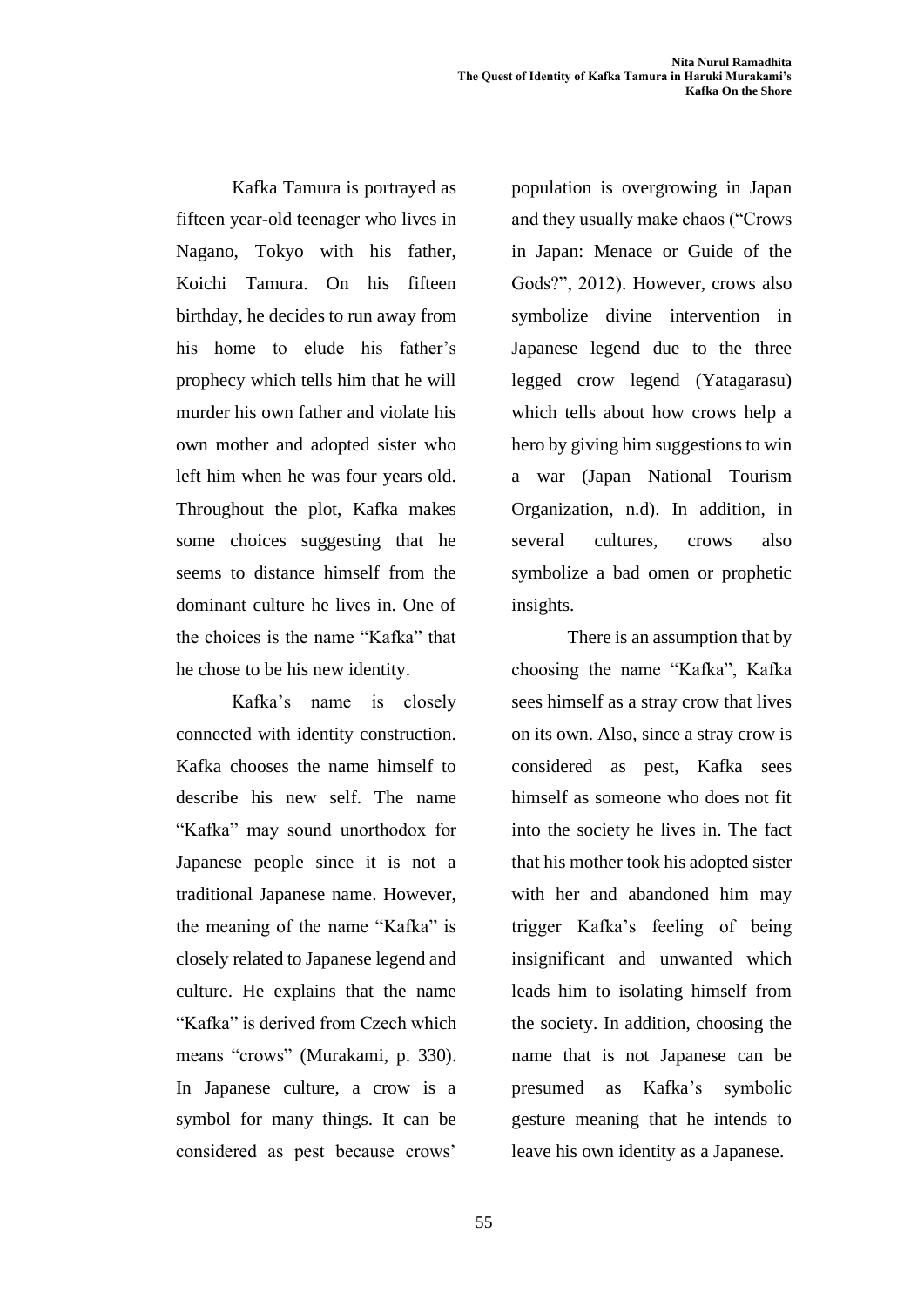Kafka's isolation from the dominant culture is also found in his preference towards fitness and exercise. Kafka spent his days in junior high school to train himself to be stronger. He also implies that being strong is the way to survive (Murakami, p. 10). Kafka seems to feel that he becomes his true self when he is exercising. Therefore, exercise can be considered as something personal for him. He finds relaxation in his routines, in other words, it can be said that exercise is his very own meditation. Thus, it is indicated that fitness and exercise as Kafka's preference isolates him from his surroundings, and at the same time builds his sense of self.

Another element that indicates isolation as part of Kafka's identity construction is the setting of the novel which is the woods and the library. As Kafka strays away from the society, he seems to make the library as a substitute for his home. According to Wattanagun and Chotiudompant (2009), the library in *Kafka on the Shore* can also be considered as a site of memory for Kafka where he replaces the unfulfilled desire as a

child with the memory he collected during his stay in the library. Different with the library, the woods, as another setting of this novel, contribute to Kafka's identity construction by providing isolation as means to enhance his sense of self. Kafka makes the woods as the core of his inner self to understand his identity. Being isolated in the forest makes Kafka realizes that in order to set things right, he needs to understand himself first; he needs to conquer his own fear and lonesome.

Because of his tendency to distance himself from the society, Kafka seems to use his interests in music and literature as tools to gain his sense of self. It can be said that literature and music give an impact on Kafka's way of thinking. By reading more books and listening to more songs, he gains many insight and knowledge that many of the teenagers his age do not. Through literature, he is able to reflect himself to the characters in the novel he read, and by appreciating the lack music, he learns how to grow into acceptance of the current situation that he is in. In conclusion, this novel suggests that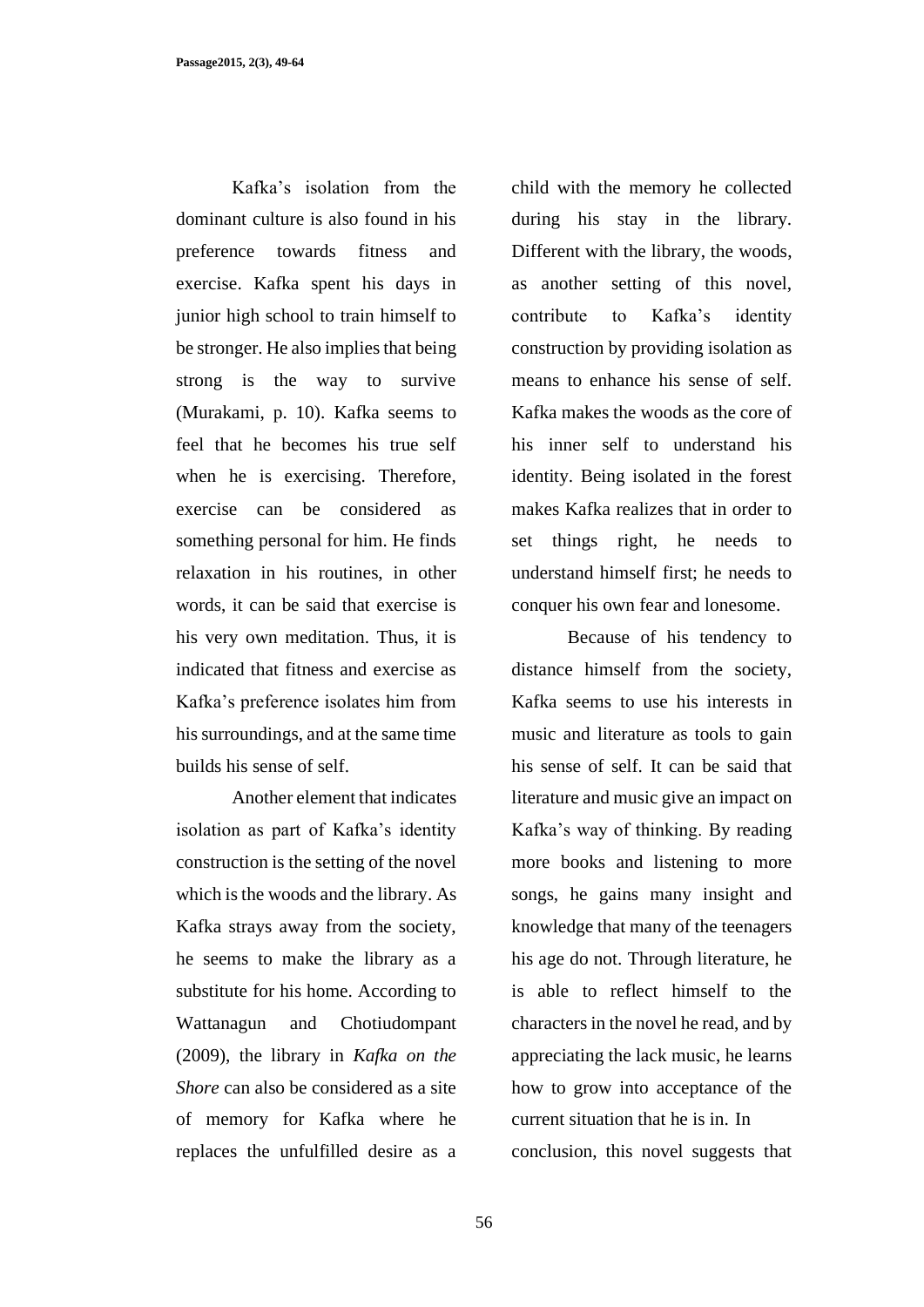teenagers need to distance themselves to construct their identities. In the process of distancing themselves from the society they live in, teenagers will face some circumstances that trigger their sense of selves.

# **AN ESTABLISHMENT OF FATHER-CENTERED ISSUES**

In *Kafka on the Shore*, the role of Koichi Tamura as Kafka's father serves as the source of conflict. Kafka's father becomes the main reason why he wants to run away from his home in Nagano, Tokyo. In the novel, Kafka's father is described as a well-known sculptor who spends most of his time in his studio, and his mother left home with his adopted sister leaving him when he was four. Kafka blames his father for his mother's leaving resulting in anger and resistance towards his father. It can be said that authority figures in this novel are described in a controversial manner. Authority figures in YAL are usually depicted in ridiculous and funny characterization (Trites, 2000), but in this novel, Kafka's parents are depicted in grotesque ways: his mother left him and took his adopted sister instead, and his father put a curse on him.

Kafka's resistance towards his father affects his personal identification of himself. When he looks at himself in front of the mirror, he seems to be dissatisfied with his appearance, not because he is unattractive, but because he inherits his father's genes (Murakami, p. 11). It can be said that Kafka's resistance towards the authority figures is seen in how Kafka seems to hate everything that has become part of his identity, for example DNA and thick eyebrows, because it is related to his parents. Therefore, he thinks that to be someone else means he has to get rid of his current identity constructed by his parents. Thus, it can be said that the genes represent his parents' power over him that prevents him to be free to construct his own identity.

His father's prophecy also seems to portray his father's power which represses Kafka's actions and belief by manifesting ideas of killing his own father and sleeping with his own mother and sister. Kafka thinks that if he leaves Tokyo and goes to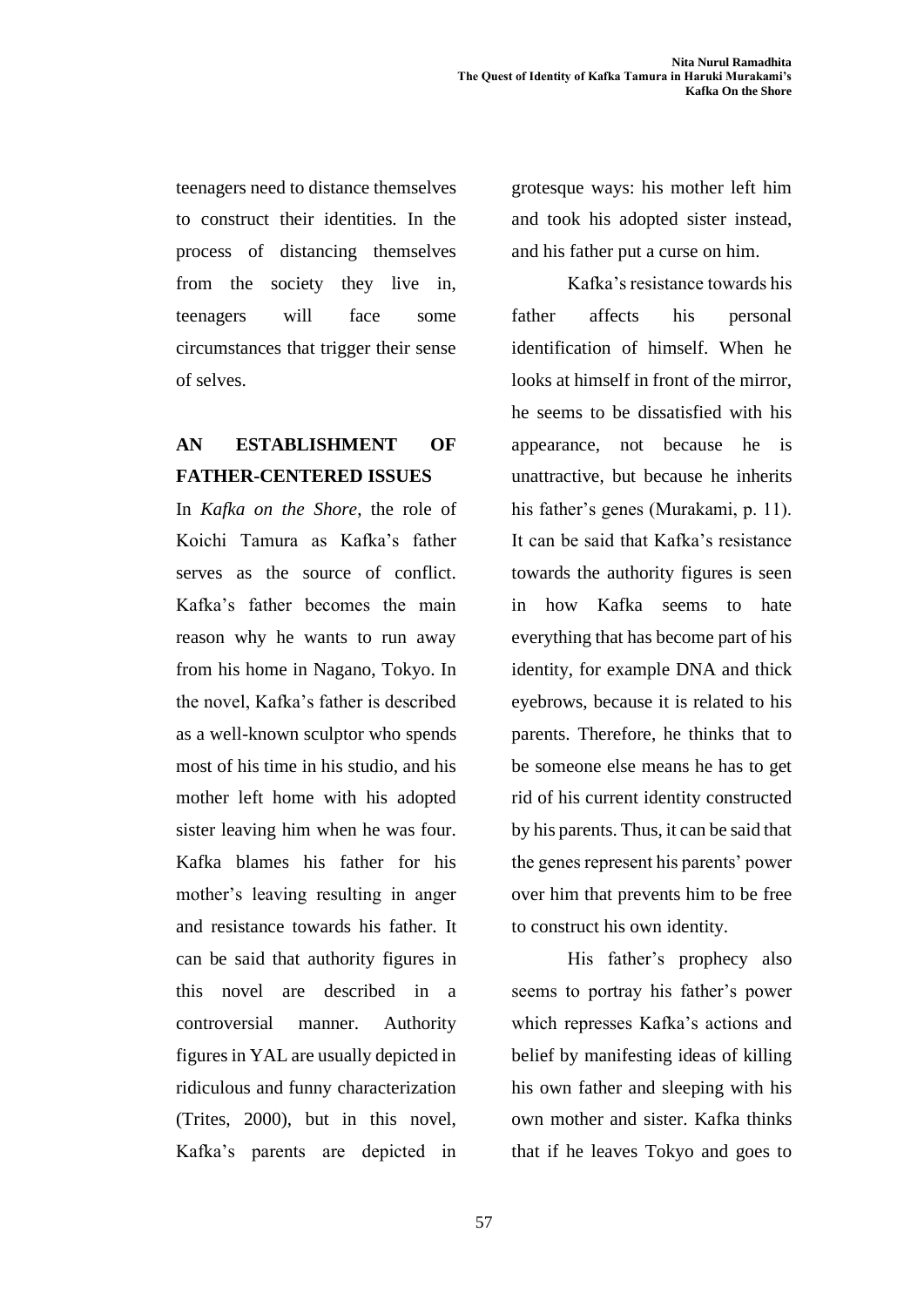Shikoku, he will not have to fulfill his father's prophecy since he would be far from him. In other words, he will not kill his father and be with his mother and sister. However, his plan on eluding the prophecy seems to fail because he unintentionally follows every word said in the prophecy. Thus, it can be said that by rebelling against the prophecy, Kafka has already caught in the system created by his father's language. It shows that despite the physical absence of an actual parent, a repressive surrogate will always be present in an adolescent's life; in this case, the parent's language.

It can be implied that the main character is actually in a patriarchal society where everything that happens is based on the words of a man. Unlike many adolescent characters in conventional young adult novels who rebel against the authority figures by being mischievous, the rebellion of the main character in this novel is a portrayal of a successful repression of a parent figure. It means that Kafka's effort to escape his father curse is actually a part of the curse itself that Kafka

cannot outrun from no matter how far he distances himself from the "source".

Furthermore, like many other teenagers, the main character constructs parent figures to replace the absence of his actual parents. Interestingly, the substitutes that are constructed by the main character in this novel (Oshima and Crow) are controversial characters. One of them is resisted by the dominant culture due to his complicated identity, and the other one is a materialization of the main character's anger and disappointment. These characters can introduce teenagers to the controversial issues exist in the society and influence them to be open-minded.

### **SEX AND DEATH AS THE CONFLICTS RESOLUTION**

*Kafka on the Shore* uses sex and death as the resolution for the conflicts experienced by the main protagonist. According to Trites (2000), in many young adult literature, the text always tries to liberate adolescent sexuality by saying that being curious towards sex is normal. However, this message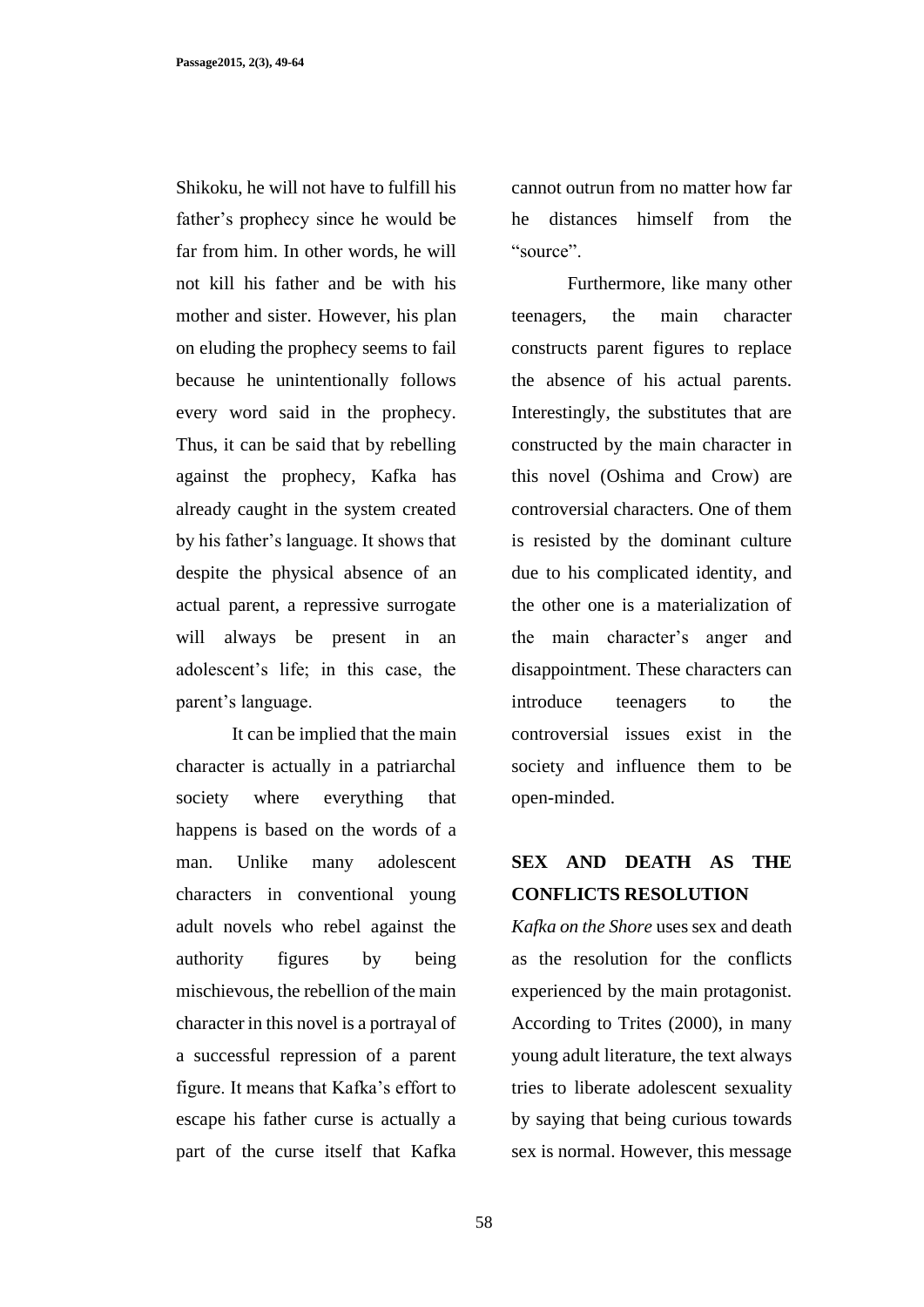is interfered by series of message framed by institutional discourse that imply teenagers should not have sex, or they will feel guilty if they do (Trites, 2000). In other words, it is implied that adults as one of the institutional discourse in young adult literature tries to teach teenagers that having sex is wrong. However, in *Kafka on the Shore*, the idea of sex itself is implemented by the main character's father himself.

Kafka is introduced to the concept of sex by his father through his prophecy which insinuates him that he will "be with" his mother and sister. It can be seen that Kafka's father as an adult seems to influence Kafka to see sex as a part of a bad omen, it is something that needs to be avoided.

Kafka's attraction towards Miss Saeki which is depicted in the novel may be seen as an unfulfilled desire or as a result of unsuccessful childhood. Kafka was left by his mother when he was four and the memory wounds him. He then desires the role of a mother which he later finds in Miss Saeki. His intention to have sex with Miss Saeki may be seen as his effort to be attached to his mother like when he was still a child. According to Trites (2000), experiencing sexuality can mark as rites of passage in which teenagers leave their childhood behind. However, it seems that this novel tries to say the opposite. Sex in this novel is an effort to go back to childhood.

Besides using sex as an effort to fulfil Kafka's desire of a mother figure, sex in this novel can be viewed as a resistance towards his father's prophecy. It is seen in the relationship between Kafka and Sakura.

Kafka experiences a sexual fantasy with Sakura even though it is only in his dream, and the sexual *jouissance* experienced in this incident can also be considered as realization of his father's prophecy which says that he will have sex with his own sister. By dreaming about raping Sakura, Kafka seems to use Sakura to break free from his father's prophecy. Ironically, his decision has made his father's prophecy comes true. Thus, the rape is not about Kafka who wants to have sex with Sakura because he desires her, but it is about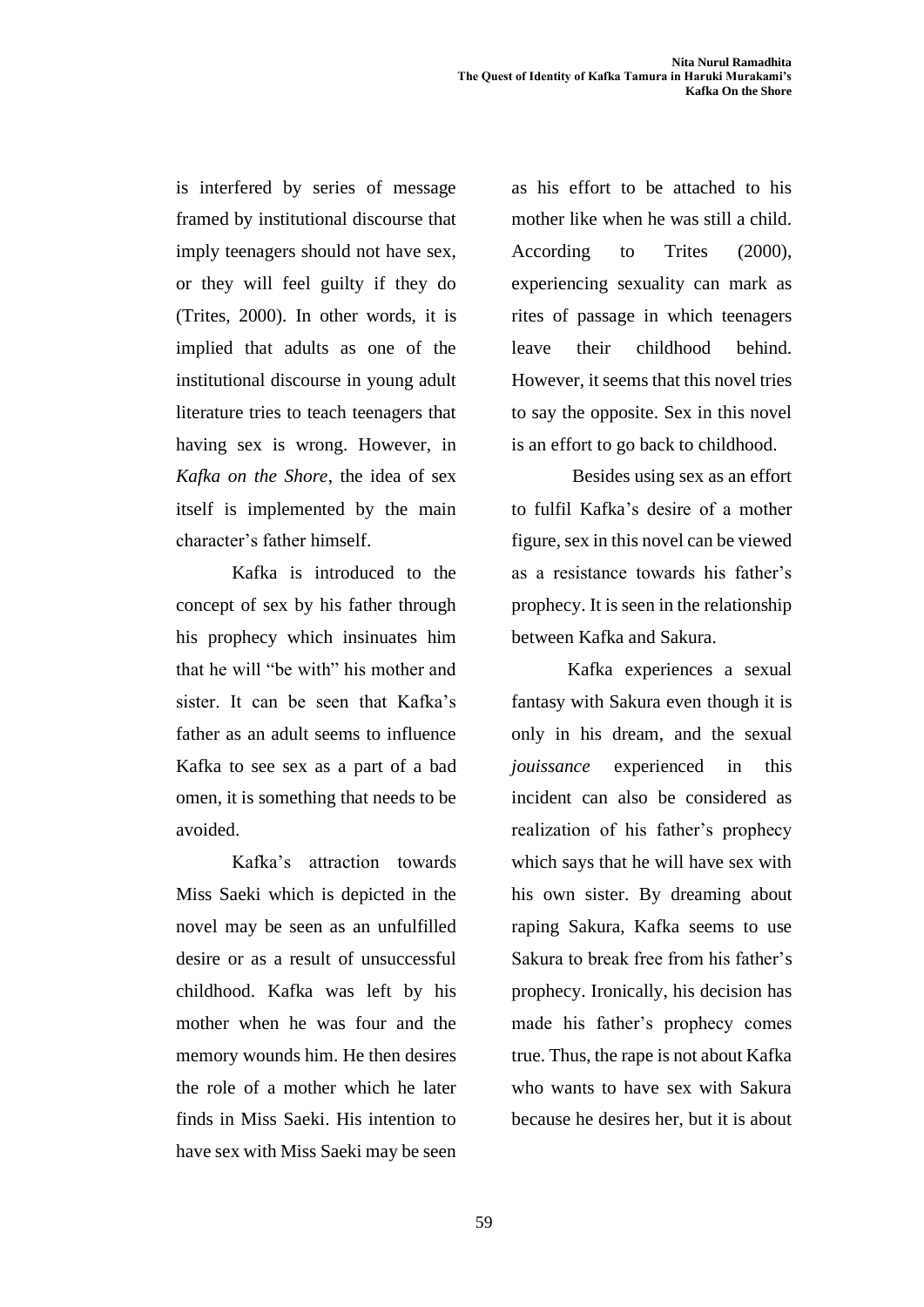Kafka who tries to resist his father's power.

It can be said that sex in *Kafka on the Shore* is not something that is celebrated by the main character as many adolescent characters in young adult literature do. It is something that needs to be avoided. Therefore, it seems that this novel does not try to introduce the idea of sex as a natural curiosity of teenagers in which they realize their own power (Trites, 2000). Sex in this novel teaches teenagers to realize the power that surrounds them, and to accept it.

Besides sex, death also acts as conflicts resolution in this novel. In adolescent literature, death oftentimes depicts teenage protagonists' maturation when they accept the "permanence of mortality" (Trites, 2000, p. 119). Adolescents finally mature when they learn that death is an inevitable process of life, and it is final (Trites, 2000). Death in *Kafka on the Shore* contributes in resolving Kafka's conflicts with his parents.

The death of Miss Saeki puts an end to Kafka's journey. By forgiving Miss Saeki who might be his mother, Kafka is able to overcome the grief and anger as the result of the abandonment of his parents. After he redefines his anger towards his parents, it can be said that Kafka successfully constructs a new identity which is hinted by his decision to come back to society. After the series of adventure that he has been through, Kafka decides to come back to Tokyo and go to school. It means that the "brand new world" that is suggested by Crow is ironically the world that Kafka intends to leave behind. The only thing that is changed is Kafka's perspective after he has been exposed to the controversial things during his journey.

# **REACHING THE SHORE: THE QUEST OF CONSTRUCTING A COMPROMISED IDENTITY**

Based on the analysis of *Kafka on the Shore*, the quest of constructing identity is depicted in this following diagram:

Putting a distance >> resisting the society  $\gg$  being exposed to controversial circumstances >> understanding the power of the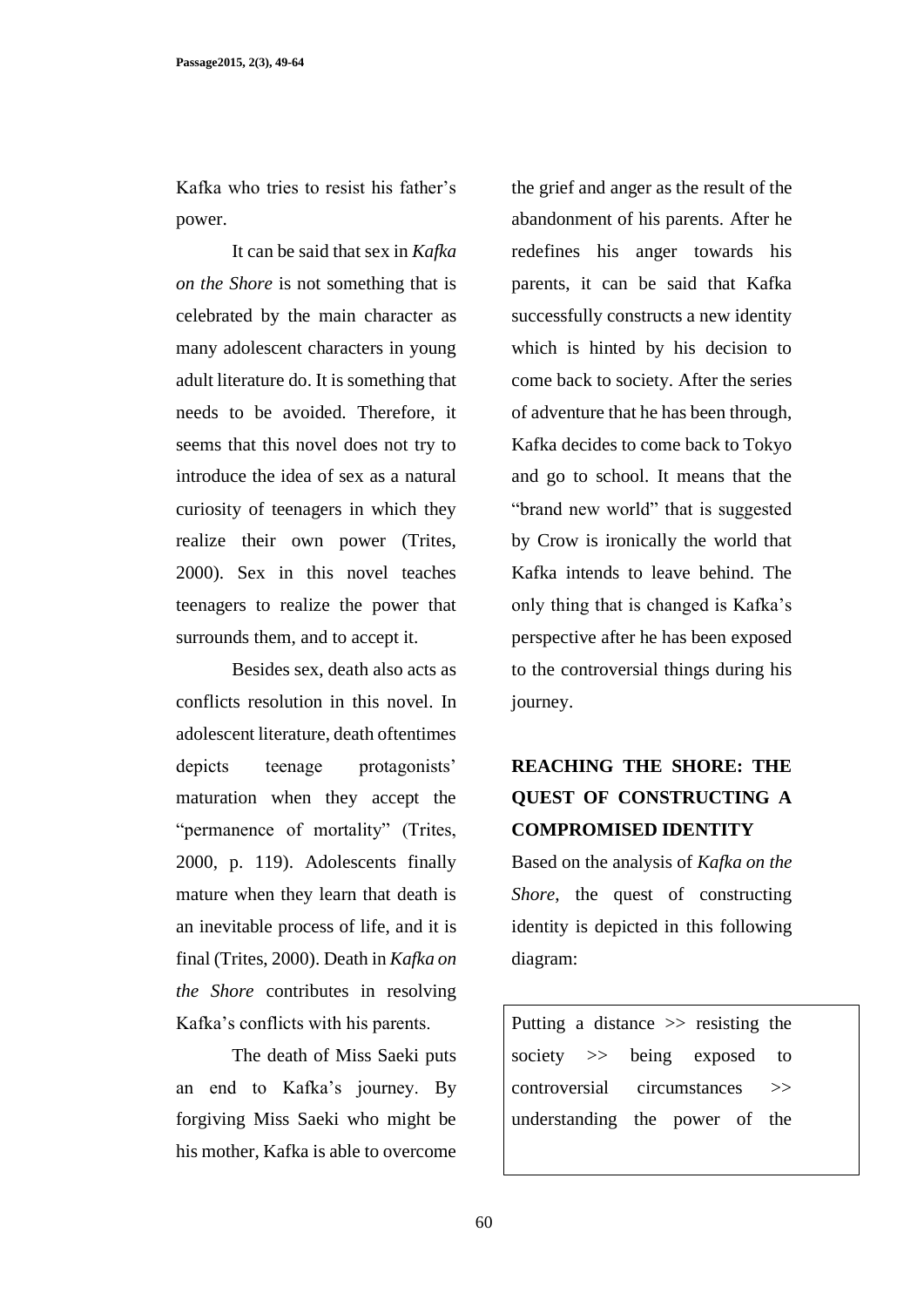repressor >> appropriating the identity with the society

This novel suggests that in order to detach themselves from the influence of the institution that constructed their identity in their childhood, teenagers need to distance themselves from the society. They tend to see themselves as aliens or pests; resisted beings in the society. This tendency can help the teenagers to gain their sense of selves. Changing their names, moving to a new place, and setting their own preferences may be the examples of how teenagers try to construct their identity.

The kind of society that the teenagers resists may vary. However, in this novel, the main protagonist appears to resist the patriarchal society in which he lives. The main protagonist tries to rebel against the words of his father by running away from his home. Ironically, the rebellion done by the main protagonist can be seen as a portrayal of a successful repression of a parent figure. By rebelling against the words of the authority figures, the main protagonist is actually inside the system created by the words.

In resisting the authority figures, the main protagonist learns that there is no such thing as absolute freedom. Even though they assume that they are free for being parentless, they need something or someone to limit their liberty. Therefore, they will find a replacement for the absence of their actual parents. As they grow up, teenagers often have different expectation from their parents. So that, they resist their parents expectation. Therefore, teenagers will find or construct substitute parents who they assume to have the same expectation.

Interestingly, the substitutes that are constructed by the main character in this novel are controversial characters. One of them resists and is resisted by the dominant culture due to his complicated identity. The other one is a materialization of the main character's anger and disappointment. These characters can introduce teenagers to the controversial issues that will trigger their construction of identities. It means that in order to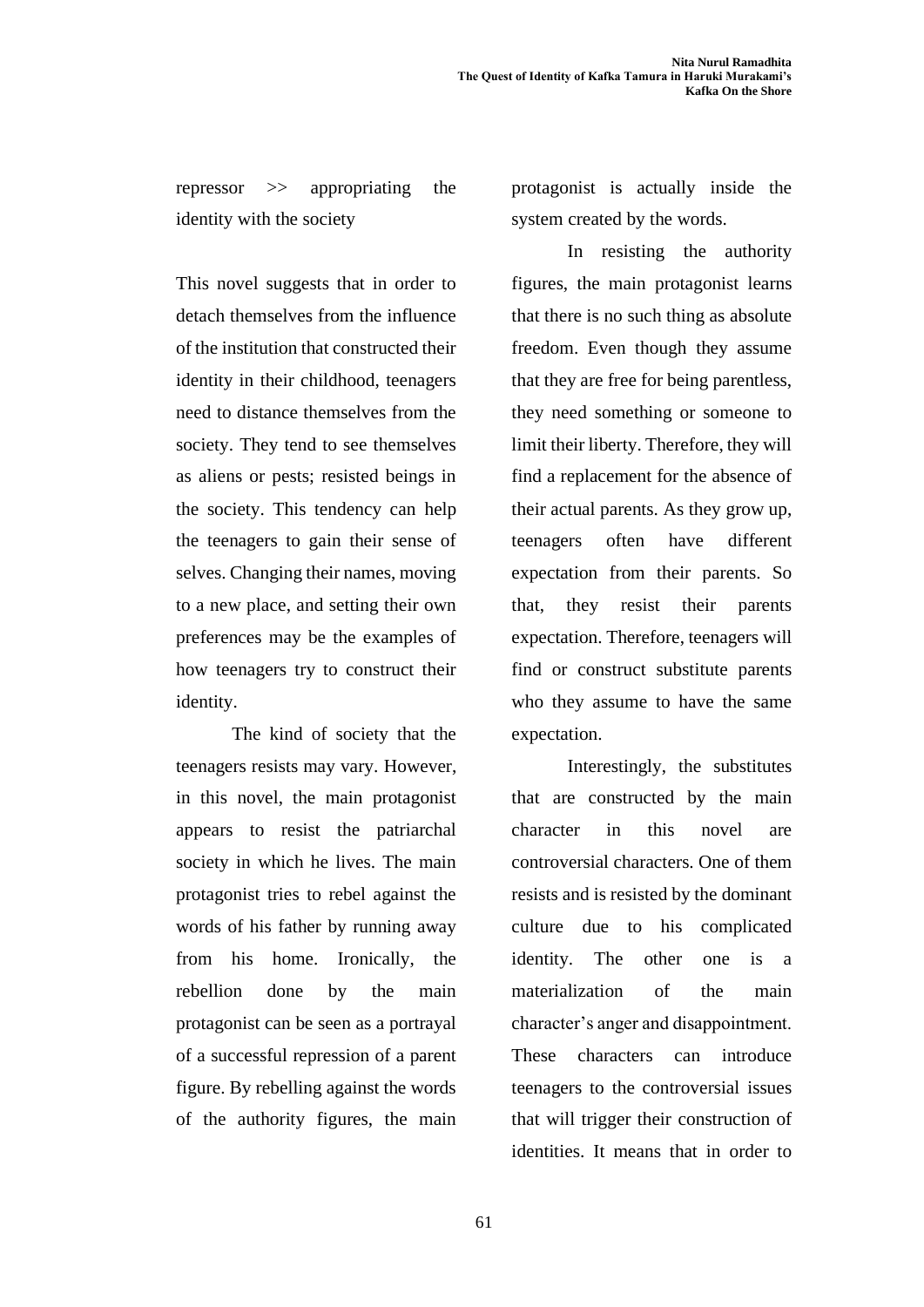mature, teenagers will have to face controversial issues in the society. They need to be exposed to the things that are repressed or filtered by their parents, and they also need to respond to the controversial issues openmindedly.

One of the controversial issues is sex, because the concept of sex is problematic. On one hand, sex is a biological need of the teenagers, but the other hand, the need of sex has to be repressed because experiencing sex for teenagers can bring shame and disgrace. Therefore, the concept of sex is most likely filtered by the parents, so that the teenagers must exposed themselves to this concept. In this novel, sex is not something that is celebrated by the main character, but it is something that needs to be avoided. It represents the fulfilled incestuous prophecy which emphasizes the power of an authority figure in the main protagonist's life. Thus, sex in this novel can be used as the tool to make the teenagers understand the power that represses them and learn to accept it.

By accepting the power of the repressor, teenagers will learn to compromise with the society. In this novel, the compromise is marked by the settlement of the conflicts. After the series of adventure that the teenagers have during their quest of identity, they will return to the society they intend to leave. Upon returning, the main protagonist in this novel has a changed perspective about the society. He develops a new attitude towards the society and learn to accept the dominant society's norms and values. Thus, the quest of identity of someone may not construct a "new" and "free-willed" identity, but rather a compromised identity who grows into acceptance of his/her society.

### **CONCLUSION**

In exploring the issue of identity construction in Kafka on the Shore by Haruki Murakami, this study employs two main theories. Nikolajeva's (2003) concept of implicit characterization is used in this analysis in order to explore the kind of identity that Kafka intends to construct based on his preferences. Another theory used in this analysis is Trites's (2000) theory on identity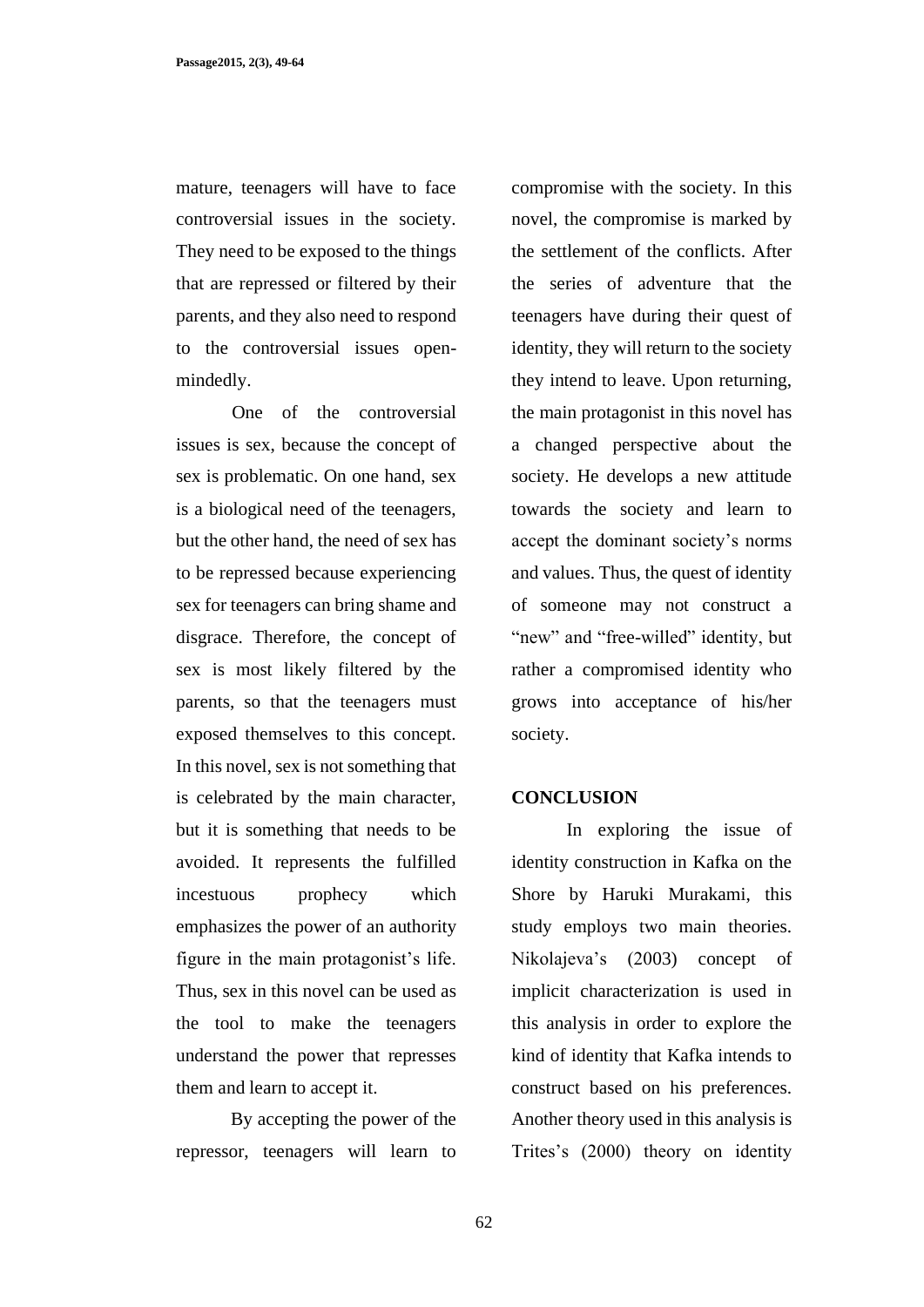construction in young adult literature. This theory is employed as the tool to explore the identity construction of the main protagonist in the novel. The results of the analysis show that in order to grow, teenagers may have to construct their identity by way of: (1) constructing a character who distances himself from the society; (2) establishing father-centered issues; and (3) using sex and death as the resolution to the conflicts.

From the results of the analysis, it can be concluded that Haruki Murakami's Kafka on the Shore can be considered as young adult literature. It can be seen from the issues faced by the main protagonist which show the characteristic of a young adult literature. The main protagonist in this novel undergoes a quest of constructing his identity as the result of his resistance towards authority figures.

In this story, Murakami shows his inclination towards the dominant society. Even though he gives a space for the teenage character in his story to develop themselves, the text implies that in the end even the most rebellious teenager has to make compromises. It seems that Murakami tries to implement the idea that teenagers need to be challenged with some experiences that are deviant to the dominant culture's norms and values.

Despite the controversial issues which are presented in this novel, conventional values are still preferable in the dominant culture. As portrayed in this novel, teenagers will only mature when they have successfully constructed a compromised identity; an identity that accepts the power of the society and appropriates itself to the values and expectations of the society.

Therefore, even though Haruki Murakami is well-known for breaking the conventional way of writing, the content of this particular story proves otherwise. It appears that this particular story is very conventional and it abides by the dominant culture.

### **REFERENCES**

Crows in Japan: Menace or guide of the gods?. (2012, February 26). The Japan chronicles. Retrieved from http://thejapanchronicles.blog spot.com/2012/02/crows-in